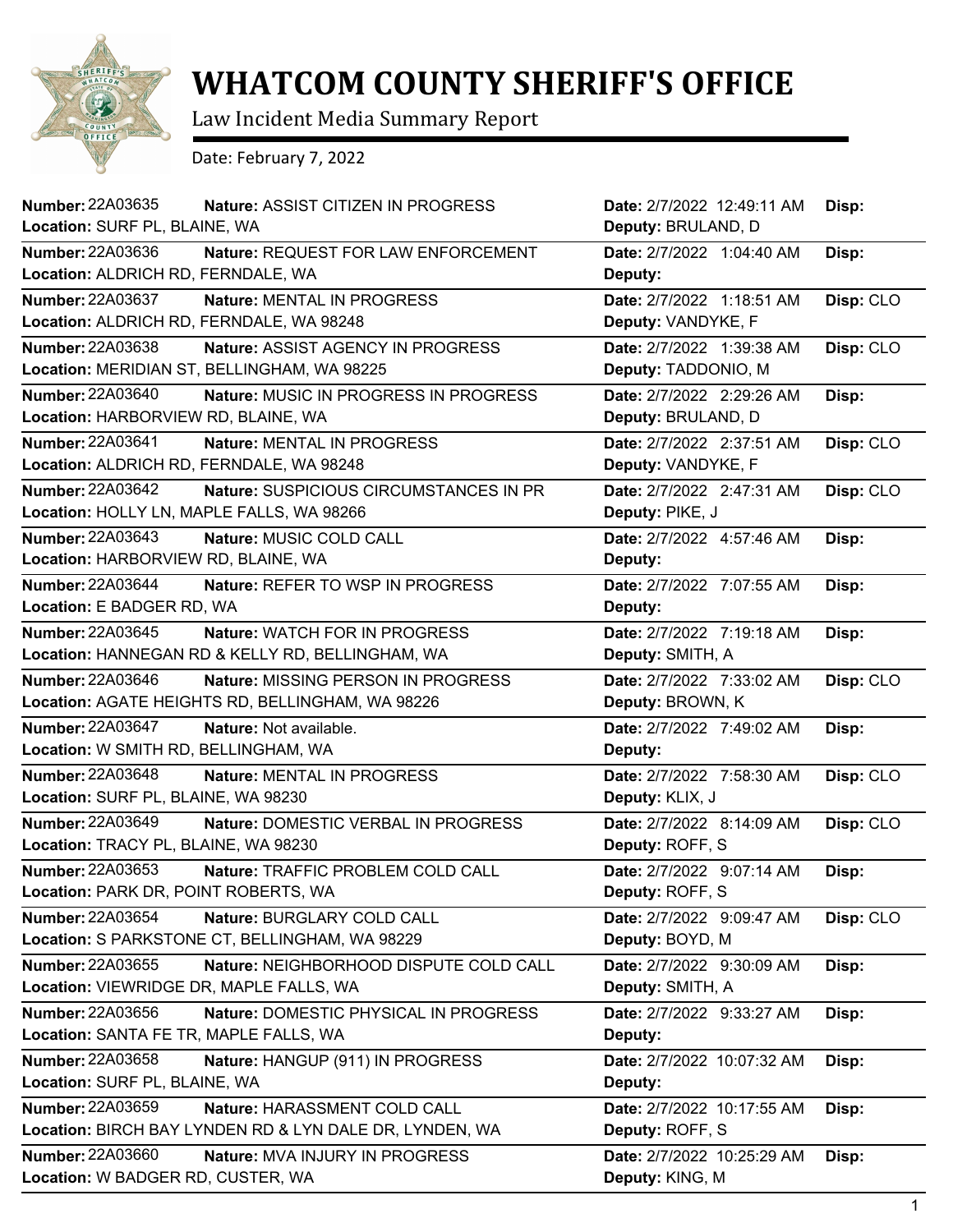| Number: 22A03661<br>Nature: VANDALISM COLD CALL                 | Date: 2/7/2022 10:30:32 AM<br>Disp: CLO |
|-----------------------------------------------------------------|-----------------------------------------|
| Location: BIRCH BAY DR, BLAINE, WA 98230                        | Deputy: BOYD, M                         |
| Number: 22A03663<br>Nature: PROPERTY FOUND IN PROGRESS          | Date: 2/7/2022 10:48:47 AM<br>Disp: CLO |
| Location: MARINE DR, BELLINGHAM, WA 98225                       | Deputy: KING, M                         |
| Number: 22A03664<br>Nature: SUSPICIOUS CIRCUMSTANCES COLD       | Date: 2/7/2022 11:00:17 AM<br>Disp: CLO |
| Location: HELWEG LN, BLAINE, WA 98230                           | Deputy: KING, M                         |
| Number: 22A03665<br>Nature: VEHICLE PROWL COLD CALL             | Date: 2/7/2022 11:28:15 AM<br>Disp:     |
| Location: OLD SAMISH RD, BELLINGHAM, WA                         | Deputy: BROWN, K                        |
| Number: 22A03666<br>Nature: BURGLARY COLD CALL                  | Date: 2/7/2022 11:31:11 AM<br>Disp: CLO |
| Location: VALLEY VIEW RD, FERNDALE, WA 98248                    | Deputy: BOYD, M                         |
| Number: 22A03667<br>Nature: FOLLOW UP                           | Date: 2/7/2022 11:57:08 AM<br>Disp:     |
| Location: LANGARA CI, BELLINGHAM, WA                            | Deputy: BROWN, K                        |
| <b>Number: 22A03670</b><br>Nature: PARKING PROBLEM IN PROGRESS  | Date: 2/7/2022 12:54:32 PM<br>Disp:     |
| Location: BROWNSVILLE DR, BELLINGHAM, WA                        | Deputy: BROWN, K                        |
| Number: 22A03671<br>Nature: SUSPICIOUS CIRCUMSTANCES COLD       | Date: 2/7/2022 1:00:49 PM<br>Disp:      |
| Location: MARINE DR & WYNN RD, BELLINGHAM, WA                   | Deputy:                                 |
| <b>Number: 22A03672</b><br>Nature: WHATCOMM RECORD IN PROGRESS  | Disp:<br>Date: 2/7/2022 1:15:31 PM      |
| Location: ZELL RD, FERNDALE, WA                                 | Deputy:                                 |
| Number: 22A03673<br>Nature: ASSIST CITIZEN IN PROGRESS          | Disp: CLO<br>Date: 2/7/2022 1:21:25 PM  |
| Location: TSAWWASSEN LOOP, BLAINE, WA 98230                     | Deputy: ANDERS, J                       |
| Number: 22A03675<br>Nature: ASSIST AGENCY IN PROGRESS           | Date: 2/7/2022 1:48:46 PM<br>Disp:      |
| Location: LOFT LN, BLAINE, WA                                   | Deputy:                                 |
| Number: 22A03676<br>Nature: ASSIST AGENCY IN PROGRESS           | Date: 2/7/2022 1:49:44 PM<br>Disp:      |
| Location: PEACE PORTAL DR & MARTIN ST, BLAINE, WA 98230         | Deputy: ROFF, S                         |
| <b>Number: 22A03678</b><br>Nature: VEHICLE THEFT COLD CALL      | Date: 2/7/2022 2:15:18 PM<br>Disp:      |
| Location: HALVERSTICK RD, LYNDEN, WA                            | Deputy: SMITH, A                        |
| <b>Number: 22A03679</b><br><b>Nature: WATCH FOR IN PROGRESS</b> | Date: 2/7/2022 2:24:35 PM<br>Disp:      |
| Location: FERNDALE RD & MARINE DR, BELLINGHAM, WA               | Deputy:                                 |
| <b>Number: 22A03680</b><br>Nature: FOLLOW UP                    | Date: 2/7/2022 2:26:56 PM<br>Disp: INF  |
| Location: GRAND AVE, BELLINGHAM, WA 98225                       | Deputy: ALLGIRE, J                      |
| Number: 22A03682<br>Nature: FOLLOW UP                           | Date: 2/7/2022 2:27:49 PM<br>Disp: INF  |
| Location: GRAND AVE, BELLINGHAM, WA 98225                       | Deputy: ALLGIRE, J                      |
| Number: 22A03683<br>Nature: FOLLOW UP                           | Date: 2/7/2022 2:28:18 PM<br>Disp: INF  |
| Location: GRAND AVE, BELLINGHAM, WA 98225                       | Deputy: ALLGIRE, J                      |
| Number: 22A03685<br>Nature: LITTERING COLD CALL                 | Disp: CLO<br>Date: 2/7/2022 2:48:52 PM  |
| Location: KICKERVILLE RD, BLAINE, WA 98230                      | Deputy: ANDERS, J                       |
| <b>Number: 22A03686</b><br>Nature: Not available.               | Date: 2/7/2022 3:04:17 PM<br>Disp:      |
| Location: LEVITT ST, BELLINGHAM, WA                             | Deputy:                                 |
| Number: 22A03687<br>Nature: ASSIST CITIZEN IN PROGRESS          | Date: 2/7/2022 3:10:36 PM<br>Disp: CLO  |
| Location: NAKAT WAY, BLAINE, WA 98230                           | Deputy: ANDERS, J                       |
| <b>Number: 22A03688</b><br>Nature: TRAFFIC HAZARD IN PROGRESS   | Disp: CLO<br>Date: 2/7/2022 3:24:10 PM  |
| Location: PORTAL WAY & LOOMIS TRAIL RD, BLAINE, WA 98230        | Deputy: CONLEE, Z                       |
| Number: 22A03689<br>Nature: ASSIST CITIZEN IN PROGRESS          | Date: 2/7/2022 3:46:41 PM<br>Disp: CLO  |
| Location: LITTLE BIG HORN RD, MAPLE FALLS, WA 98266             | Deputy: INGERMANN, N                    |
| <b>Number: 22A03690</b><br>Nature: TRAFFIC HAZARD IN PROGRESS   | Date: 2/7/2022 3:56:51 PM<br>Disp:      |
| Location: MARKWORTH RD & H STREET RD, BLAINE, WA                | Deputy: MOYES, K                        |
| <b>Number: 22A03692</b><br>Nature: RAPE COLD CALL               | Date: 2/7/2022 4:09:26 PM<br>Disp: ACT  |
| Location: E 16TH PL, BELLINGHAM, WA 98226                       | Deputy: WOOD, B                         |
|                                                                 |                                         |